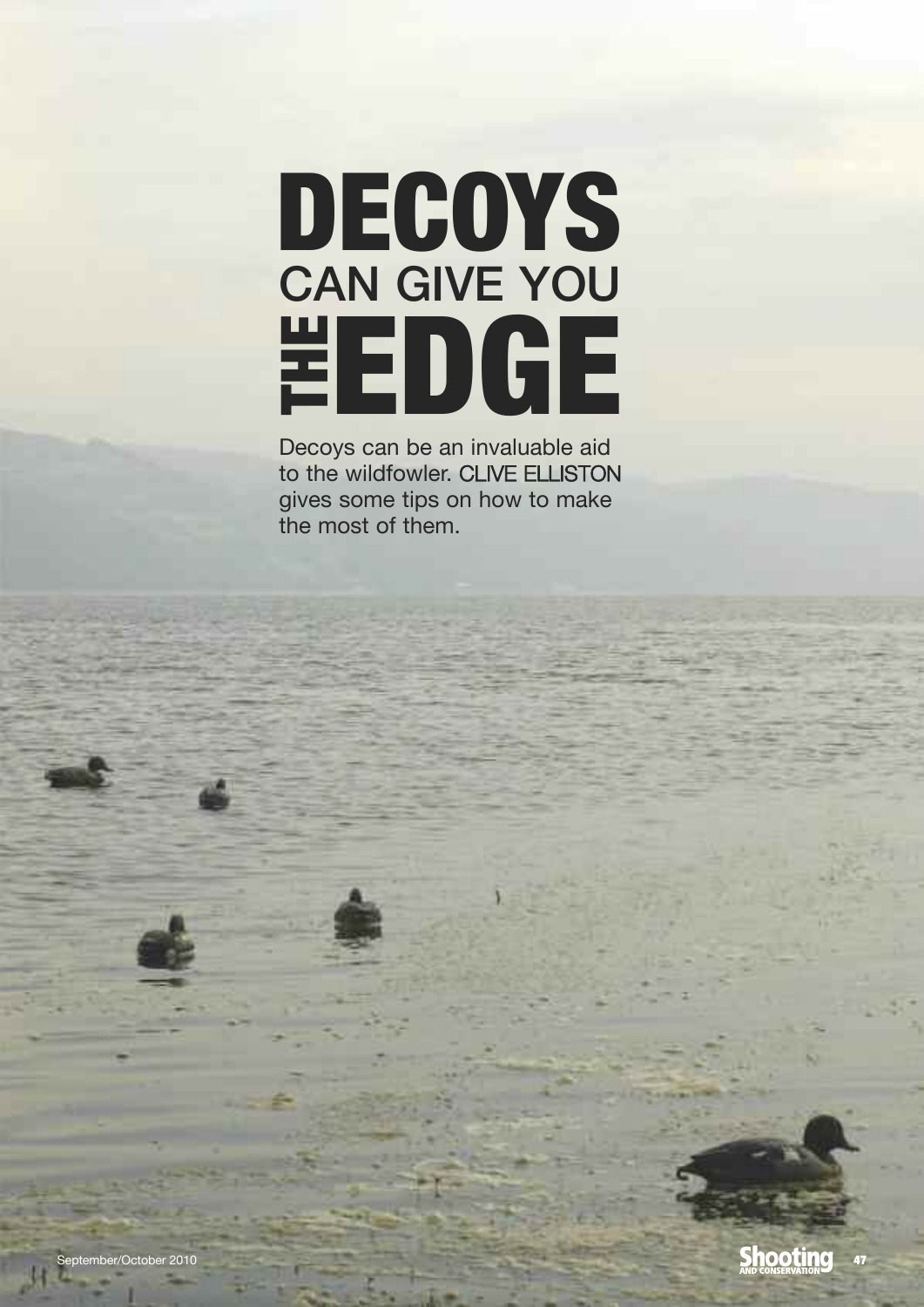

**DECOYS ARE A** useful asset in the wildfowler's armoury. They may not always bring ducks sailing in to land confidently in your pattern, but if they bring them close enough for a shot or two then I reckon they've done the job required of them.

The choice of decoy, in both material and design, is now far greater than it ever was. Both ducks and geese are available as floaters, silhouettes and shells, as well as the traditional full-bodied variety. They're made from an assortment of lightweight materials such as plastic and foam and are available from a variety of sources. You may not find a great choice in a traditional gun shop, but nowadays there are several specialist UK retailers of wildfowling gear offering choices that fowlers could only dream of a few years back.

Decoys are most often used when tide-flighting, but I'm sure wildfowlers could make better use of them by dropping a couple in a creek at morning flight, or perhaps placing half-a-dozen in a splash for an evening flight. Unless decoys have been overused in an area, and made the birds decoy-shy, then their use can only improve one's chances, and surely any tactics that can give us an edge over our quarry must be worth a try?

When setting out decoys we need to try and make them look as real as possible – don't put out 40 decoys in an area where you'd only expect to see half-a-dozen ducks. Likewise, if you're shooting over a large expanse of open water, two or three birds would look lost. Realistic and believable are the keywords; whatever layout you choose must look natural.

Your decoys must also be in range! It's all too easy when tide-flighting to set your decoys out as the tide makes, only to find that at the top of the tide, just as birds are flighting and looking for somewhere to land, you've been pushed out of range by the tide – yes, I speak from experience!

## Setting-out decoys

Decoys can be strung and weighted singly or "gangrigged" in strings, using a motherline system – motherline clips are now available from the specialist wildfowling retailers to facilitate the use of this system. The clips can also be sourced from across the Atlantic, via the internet.

Both systems have their good and bad points. Individually strung decoys can be placed more precisely, but setting-out and retrieving them can take longer and be more of an effort than using the motherline system, especially in the dark. Stringing six to ten decoys in a row from one large weight can be a quicker and easier method to use but may not look quite so realistic.

Often, when shooting the tide, I'll compromise by setting out two or three motherlines in arcs and filling in the gaps with a couple of well-placed singly-strung birds to make the pattern look less regimented. With the motherline system you can also, if your lines are long enough, bring the free ends back to dry land, thus making the retrieval of your decoys a much easier task. Of course retrieving decoys is one of the nuisance factors when using them, especially in deep water or over soft mud.

When tide-flighting, decoys can be set as the tide floods and retrieved on the ebb; but on my usual 'fowling grounds the tidal regime is five hours up and seven down. This can mean a long wait before retrieval is possible. Being a lazy 'fowler I've always trained my dogs to retrieve decoys, which is a useful skill for them to have but a problem when decoys are brought to hand rather than shot birds!

I can also think of one instance when a fellow 'fowler's dog got tangled in decoy lines and had to be rescued – a traumatic experience for the dog and a cold wet one for the 'fowler!

**Caption**